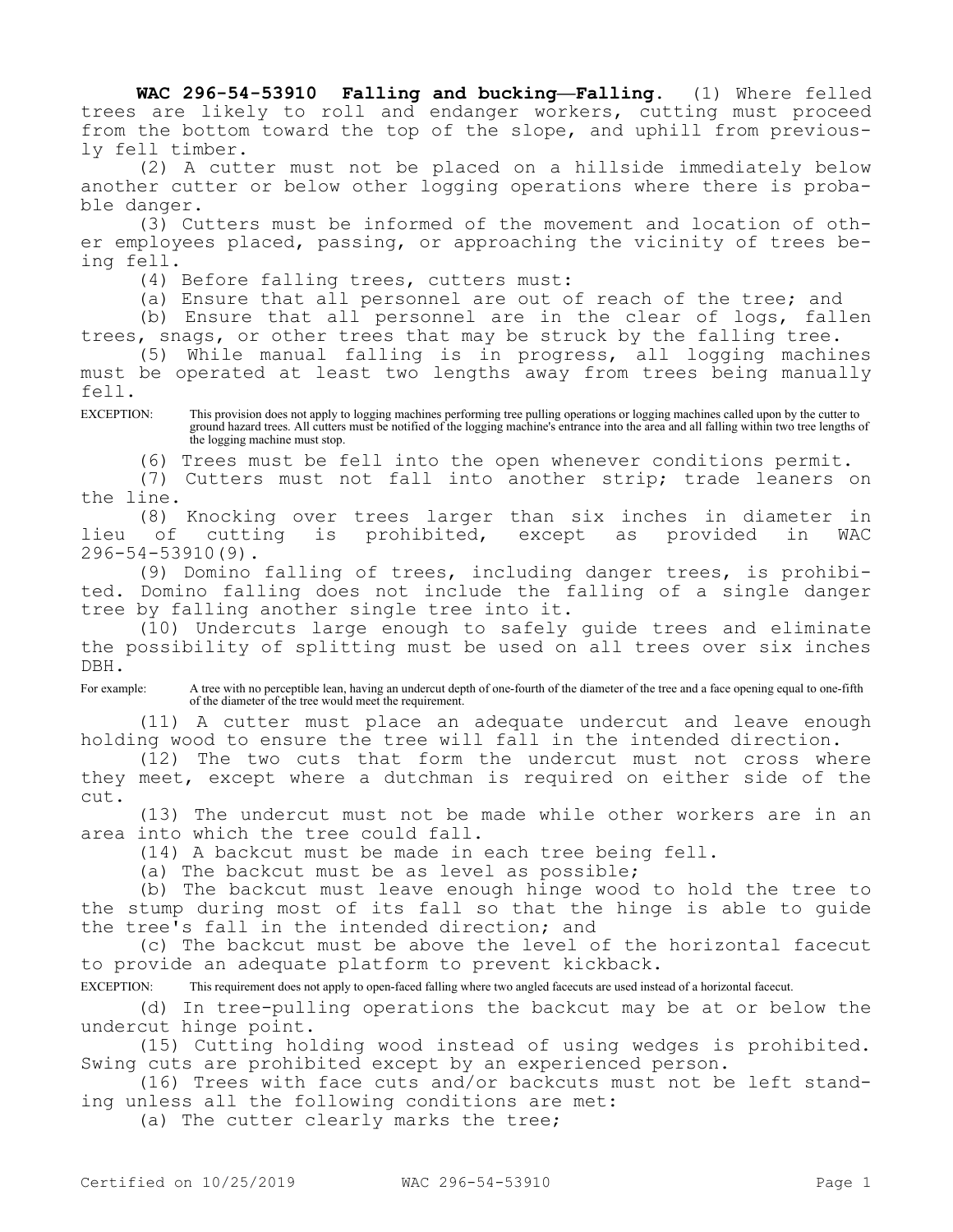- (b) Discontinues work in the hazardous area;
- (c) Notifies all workers who might be endangered; and

(d) Takes appropriate measures to ensure that the tree is safely fell before other work is undertaken in the hazardous area.

(17) Undercuts and backcuts must be made at a height above the highest ground level to enable the cutter to safely begin the cut, control the tree, and have freedom of movement for a quick escape from a falling tree.

(18) Lodged trees must be clearly marked and identified by a predetermined method and all persons in the area must be instructed not to pass or work within two tree lengths of the trees except to ground them.

Note: See Figure No. 2, for illustrations of undercuts.



**FIGURE 2: UNDERCUTS**

- *(A) Conventional undercut. Can be made with parallel saw cut and axe diagonal cut or both cuts with the saw. Generally used on trees of small diameter.*
- *(B) Humboldt undercut. Leaves square-end log. Same as (A), except that waste is put on the stump.*
- *(C) Open face undercut. Both cuts are made with the saw. The top and bottom face cuts generally form a 90 degree angle when completed. Works best on small diameter trees.*
- *(D) Two parallel cuts with the saw. The material between the cuts is chopped out with an axe-adz (pulaski) combination. Used on trees over 30 inches in diameter.*
- *(E) Three parallel cuts with the saw, leaving a step. Same in principle as (C). Used on trees of very large diameters.*

## **Item**

- **1 Undercut depth**
- **2 Undercut height**